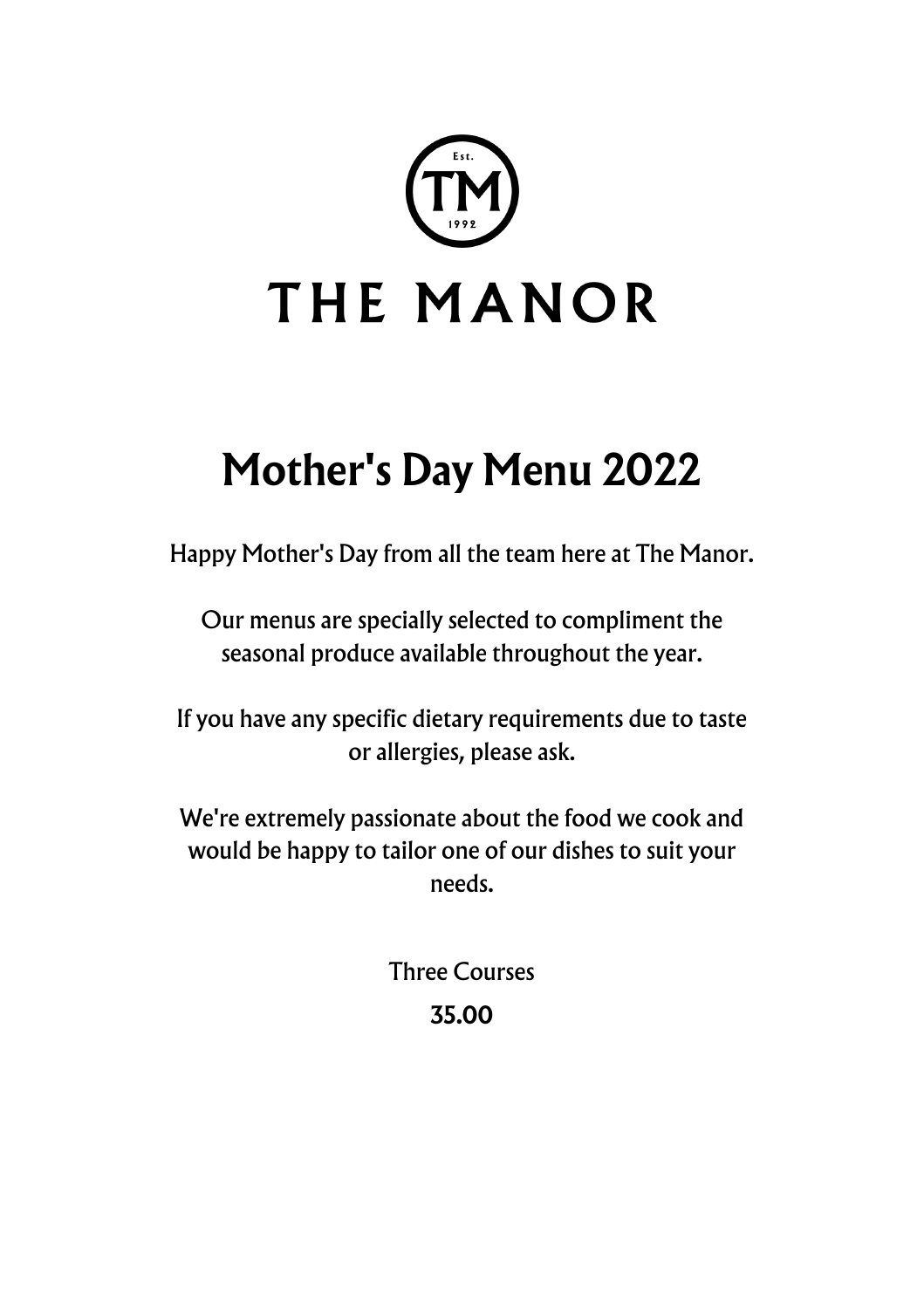### **Starters**

Chefs Homemade Leek and Potato Soup topped with **Croutons** 

Mixed Sea Food Cocktail of Prawns in Marie Rose, Crayfish Tails, Smoked Salmon, White Devonshire Crab, King Prawns and a Crevette

Pan Seared Smoked Chicken and Bacon Salad finished with a Honey Mustard Dressing

Baked Camembert infused with Rosemary and Garlic served with Rocket Salad and Warm Crusty Baguette

Farmhouse Pate served with Real Ale Chutney and Toasted Bread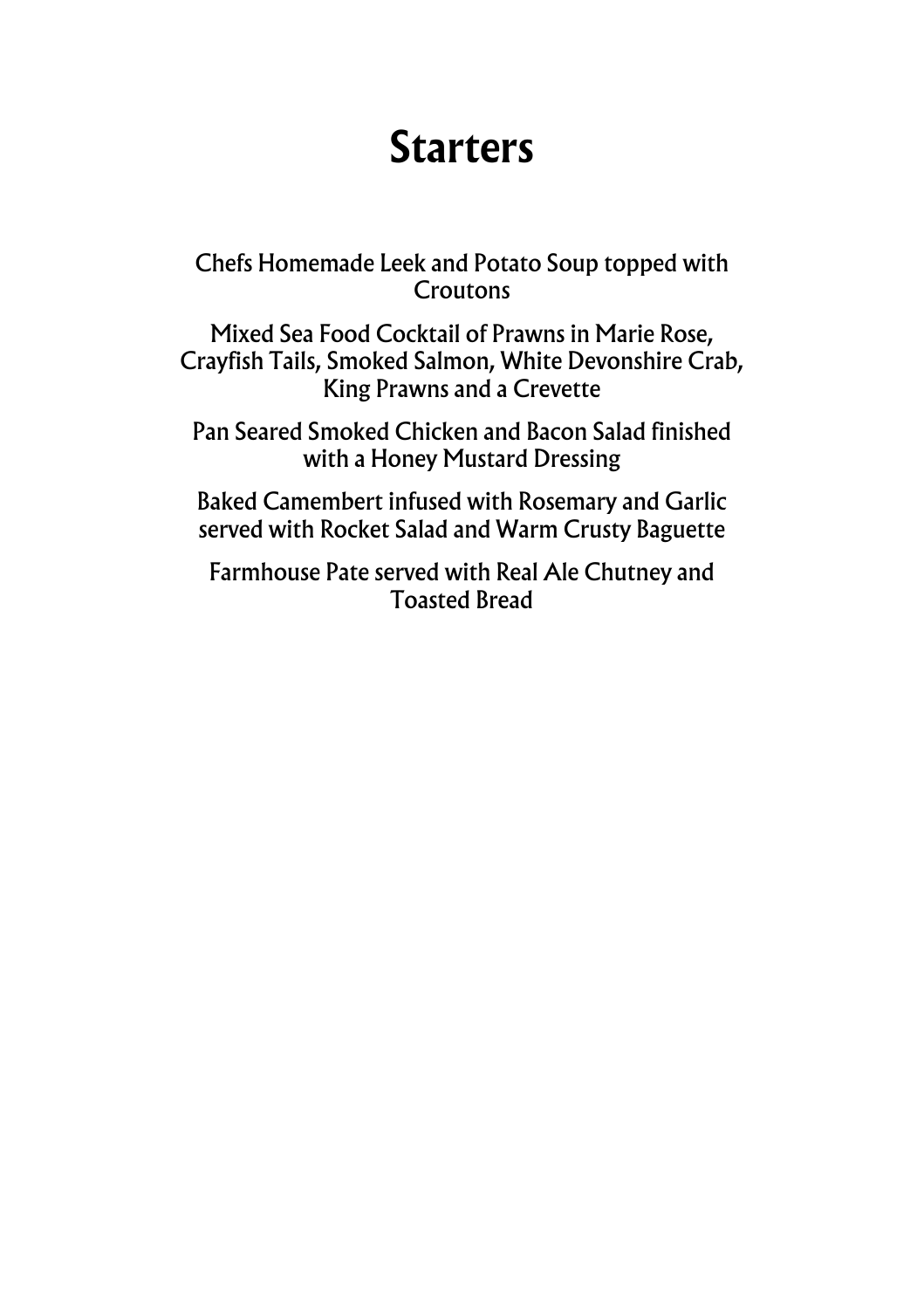### **Mains**

Traditional Roast Strip Loin of Beef served with Homemade Yorkshire Pudding and Gravy

Yorkshire Lamb Rump accompanied with Mash Potato, Yorkshire Pudding and Red Wine and Rosemary Gravy

Oven Baked Chicken Breast stuffed with Cheese, Sun Blushed Tomato, Spring Onion, Garlic and Basil served with a Tomato and Basil Sauce

Salmon Fillet served with a White Wine and Asparagus Sauce and Roasted New Potatoes

Roast Pork Loin served with Stuffing, Apple Sauce, Yorkshire Pudding and Gravy

Vegetable Lasagne served with Roasted Baby Potatoes, Garlic Ciabatta Bread and Mixed Salad